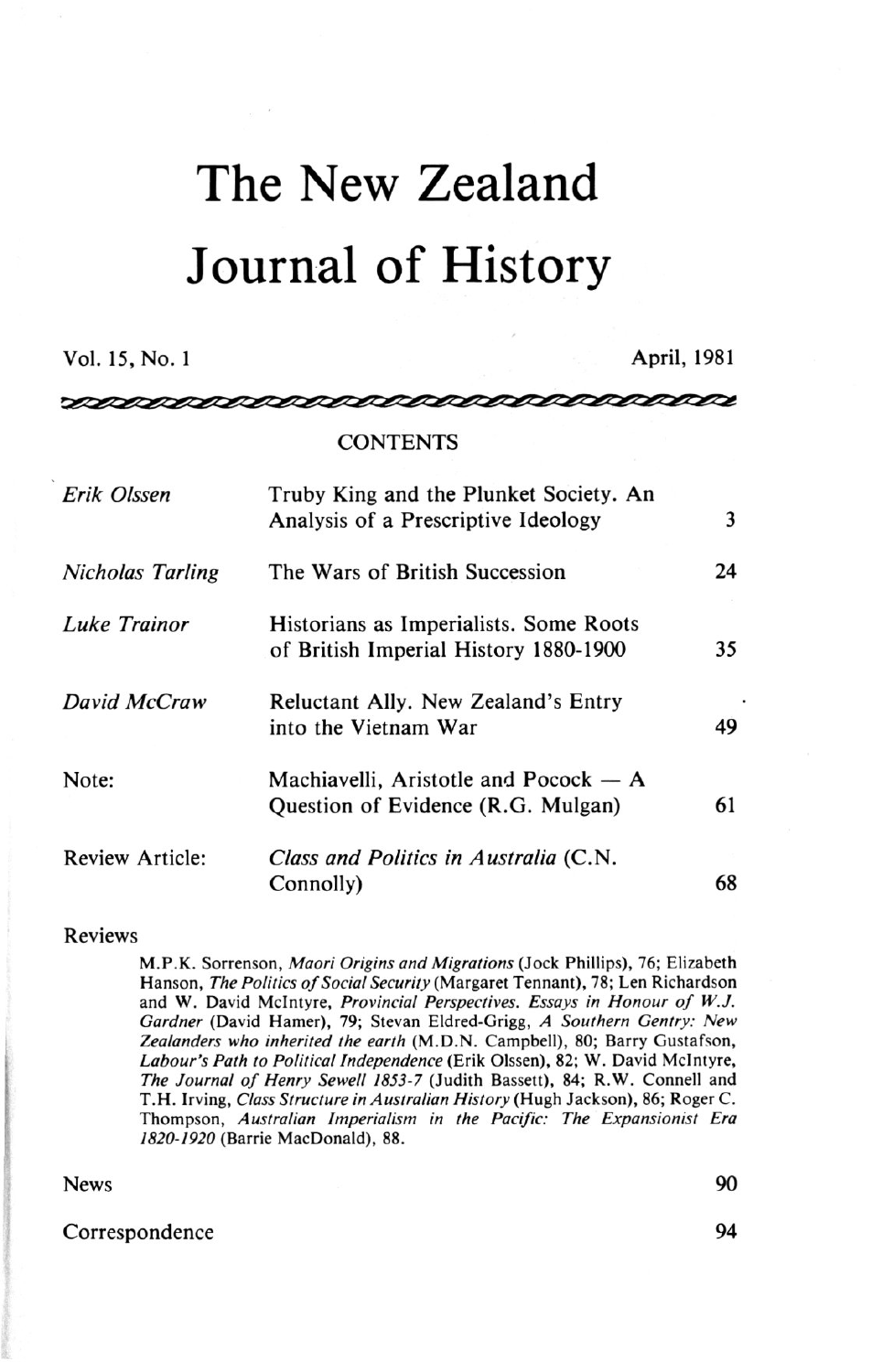



**OXFORD UNIVERSITY PRESS announce the publication of** 



# THE OXFORD HISTORY OF NEW ZEALAND EDITED BY W.H. OLIVER

*To be published May 31st.* 

### **Contents**

Introduction PART I: BEGINNINGS 1. The Polynesian foundation 2. New Zealand before annexation PART II: GROWTH AND CONFLICT 3. A colonial economy

- 4. Goals of self-government
- 5. Settler society
- 6. The pursuit of mana
- 7. Maori and Pakeha
- PART III: A TIME OF TRANSITION
- 8. Parties and political change
- 9. Economic transformation
- 10. Toward a new society
- 11. Between two worlds
- 12. The climate of opinion

### PART IV: PRECARIOUS MATURITY

- 13. Society and politics
- 14. The growth of the economy
- 15. The social pattern
- 16. Mind and environment

References

Bibliography Index

*W.H. Oliver* 

N.Z. GLASS CASE 995.005  $N53$ 

1981

*Janet M. Davidson J. M R. Owens* 

*W.J. Gardner Raewyn Dalziel Jeanine Graham Ann Parsonson M.P.K. Sorrenson* 

*Len Richardson Tom Brooking Erik Olssen Michael King P.J. Gibbons* 

*Robert Chapman G.R. Hawke Graeme Dunstall W.H. Oliver* 

> Pb. \$24.95 Hb. \$39.95

**OXFORD UNIVERSITY PRESS, P.O. Box 27-344, Wellington**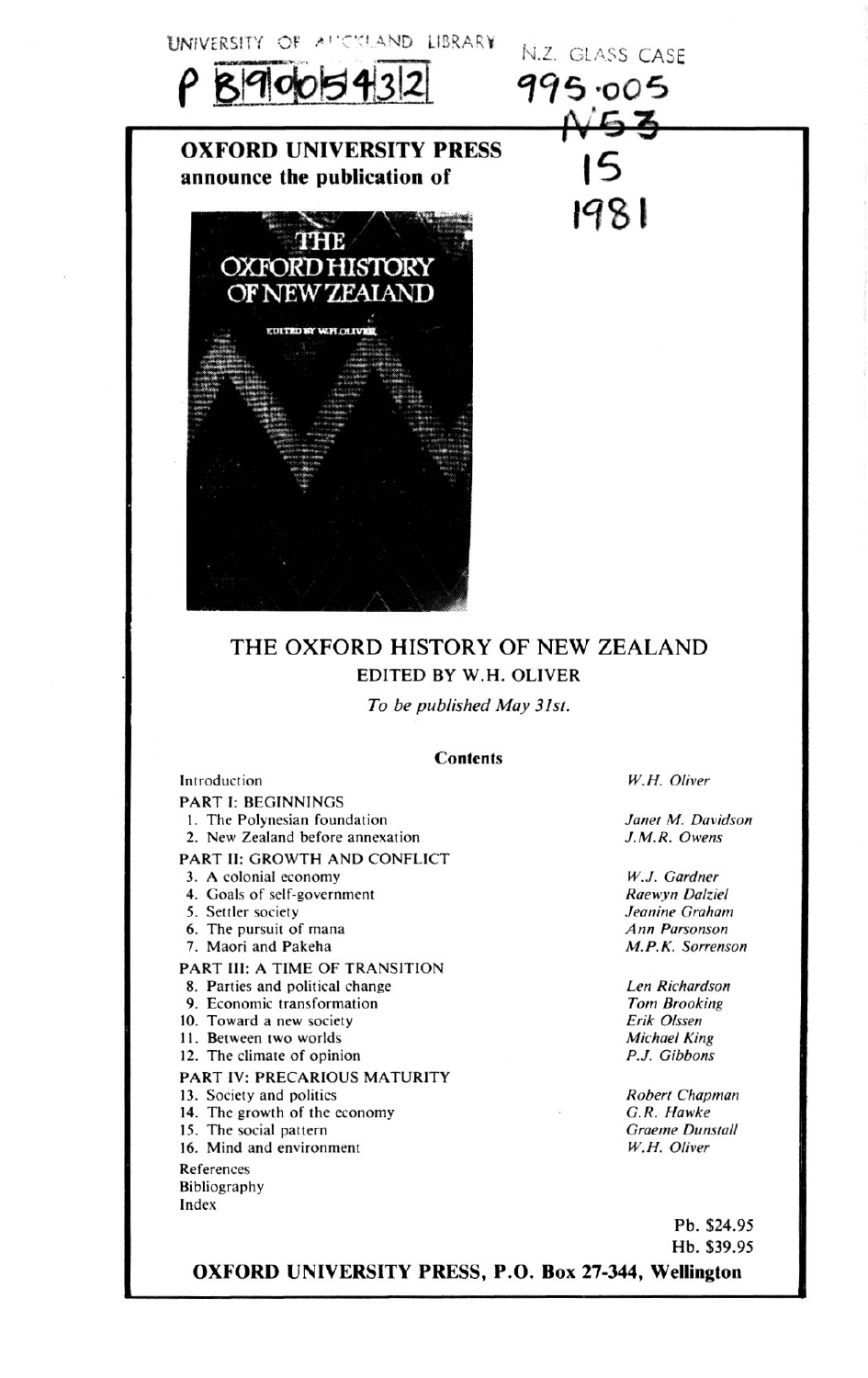# The New Zealand Journal of History

Vol. 15, No. 2 October, 1981

<u>saaanananan </u>

## CONTENTS

| Maureen Sharpe         | Anzac Day in New Zealand 1916-1939 |     |
|------------------------|------------------------------------|-----|
| <b>Barbara Brookes</b> | Housewives' Depression             | 115 |
| A.R. Grigg             | Prohibition: The Church and Labour | 135 |
| John Rockey            | An Australasian Utopist            | 157 |

Reviews

David G. Pearson, Johnsonville: Continuity and Change in a New Zealand · *Township* (Graeme Dunstall), 179; G.R. Hawke, *Economics for Historians*  (James Holt), 181; John Henderson, Keith Jackson and Richard Kennaway, *Beyond New Zealand* (Keith Sinclair), 182; I.C. McGibbon, *Blue-Water Rationale: The Naval Defence of New Zealand 1914-1942 (W. David Mclntyre), 183;* Una B. Porter, *Growing Together. Letters Between Frederick John Cato and Frances Bethune, 1881 to 1884* (Raewyn Dalziel), 184; M.J. Cullen, *Lawfully Occupied: The Centennial History of the Otago District Law Society* (Graeme Dunstall), 185; David Bedggood, *Rich and Poor in New Zealand. A Critique of Class, Politics and Ideology* (Keith Sinclair), 187; Peter Sack and Dymphna Clark, *German New Guinea—The Annual Reports; German New Guinea—The Draft Annual Report for 1913-14* (John A. Moses), 189; Greg Dening, *Islands and Beaches. Discourse on a Silent Land: Marquesas 1774-1880* (K.R. Howe), 190; Stephen I. Levine, *The New Zealand Political System, Politics in a Small Society* (Robert Chapman), 194; Review Editor's Note, 196.

|          | Society (Robert Chapman), 194; Review Editor's Note, 196. |     |
|----------|-----------------------------------------------------------|-----|
| Research |                                                           | 197 |

News 201